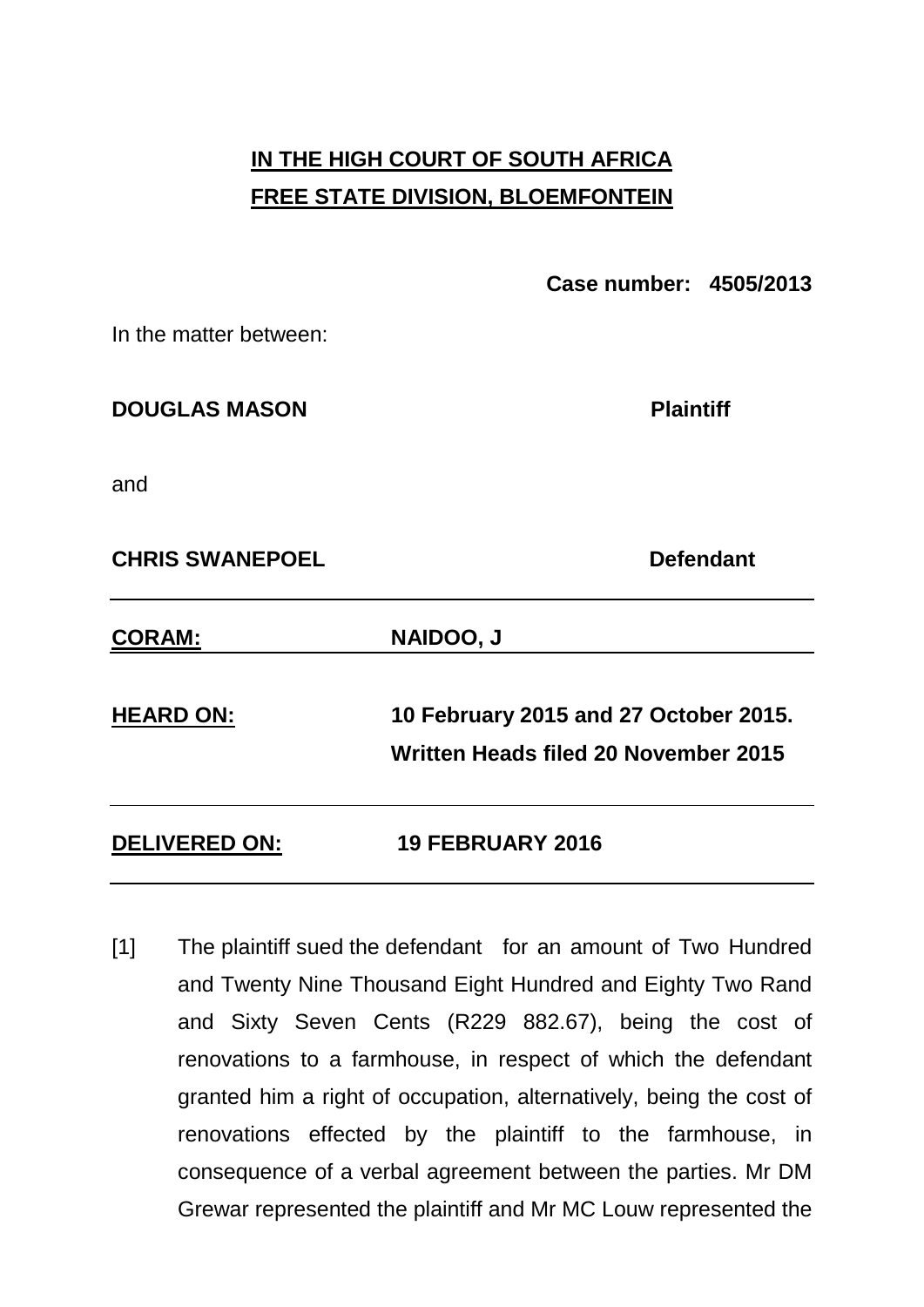defendant in this court. At the commencement of the trial, counsel informed the court that they had agreed to separate the issues of the merits and quantum in terms of Rule 33(4) of the Uniform Rules of Court, and that this court is required to adjudicate the merits only. The court is indebted to both counsel who submitted comprehensive written Heads of Argument in this matter.

- [2] The plaintiff's case is that in January/February 2011, the defendant granted him a right of *habitatio* of a farmhouse called Wetherun (Wetherun) on the farm Pandam, in the area of Steynsrus, Free State, on which the defendant also lived. The conditions of such *habitatio* are that the plaintiff would restore Wetherun, at his cost, to its original condition or to a habitable condition. In return, the plaintiff would occupy the house and/or live in it for as long as he wants. The plaintiff claims, in the alternative, that he and the defendant entered into a verbal agreement in about January/February 2011 in terms of which the plaintiff could occupy the farmhouse Wetherun for as long as he wants on condition that he restores Wetherun to its original condition or to a habitable condition. I pause to mention that the plaintiff is a Canadian citizen and has temporary residence in South Africa. As a freelance journalist, he is obliged to travel frequently and is in South Africa for a few months at a time.
- [3] As a result of the right of *habitatio*, alternatively the verbal agreement between the parties, the plaintiff undertook renovations to the farmhouse from May 2011 until 14 February 2013, during which time he expended an amount of R229 882.67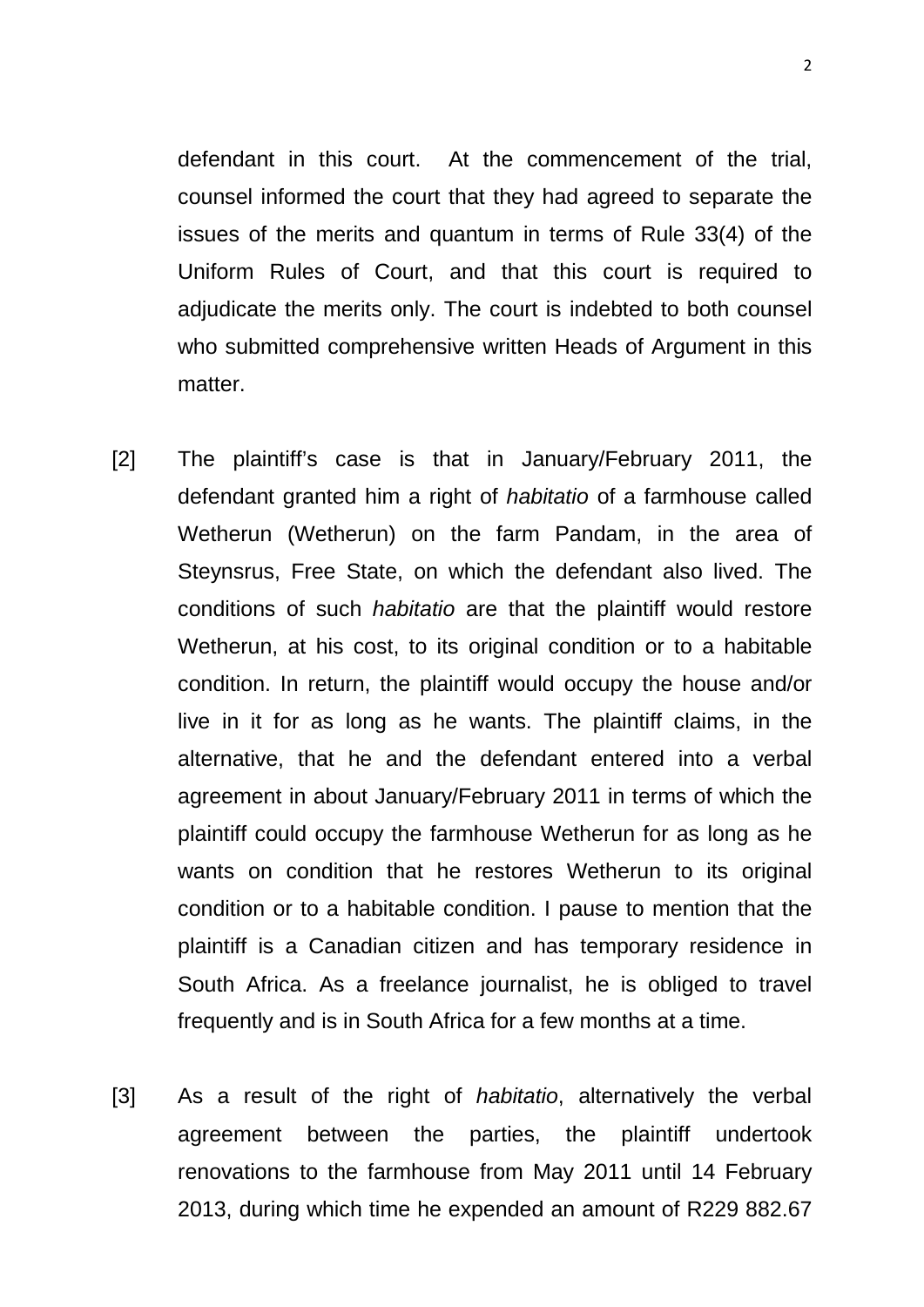for the useful and/or necessary restoration of Wetherun. On 14 February 2013, the defendant summarily terminated the plaintiff's occupation of the farmhouse, alternatively repudiated and/or breached the verbal agreement between them. The plaintiff's claim is consequently based on damages suffered as a result of the breach of the verbal agreement, alternatively on the unjustified enrichment of the defendant at the expense of the plaintiff who has been impoverished in the amount claimed.

[4] The defendant's case is that the parties did enter into an agreement but on terms different to those claimed by the plaintiff. His version is that they agreed that the plaintiff would restore/renovate Wetherun as claimed by the plaintiff, but that the defendant would not be obliged to compensate the plaintiff for any costs incurred in such renovations, except if the farm were to be sold. In that event the defendant would compensate the plaintiff for any increase in the value of the farm as a result of the renovations. He denied being unjustifiably enriched as a result of the renovations effected by the plaintiff. In addition, the defendant, by way of an amendment to his plea in September 2015, raised a special plea that the agreement between the parties was void *ab initio* because it did not comply with section 3 of the Subdivision of Agricultural Land Act 70 of 1970 (the Act). The agreement was terminable at the instance of either party. He terminated the agreement, as he was entitled to do, as a result of blasphemous statements made by the plaintiff to the defendant and his family.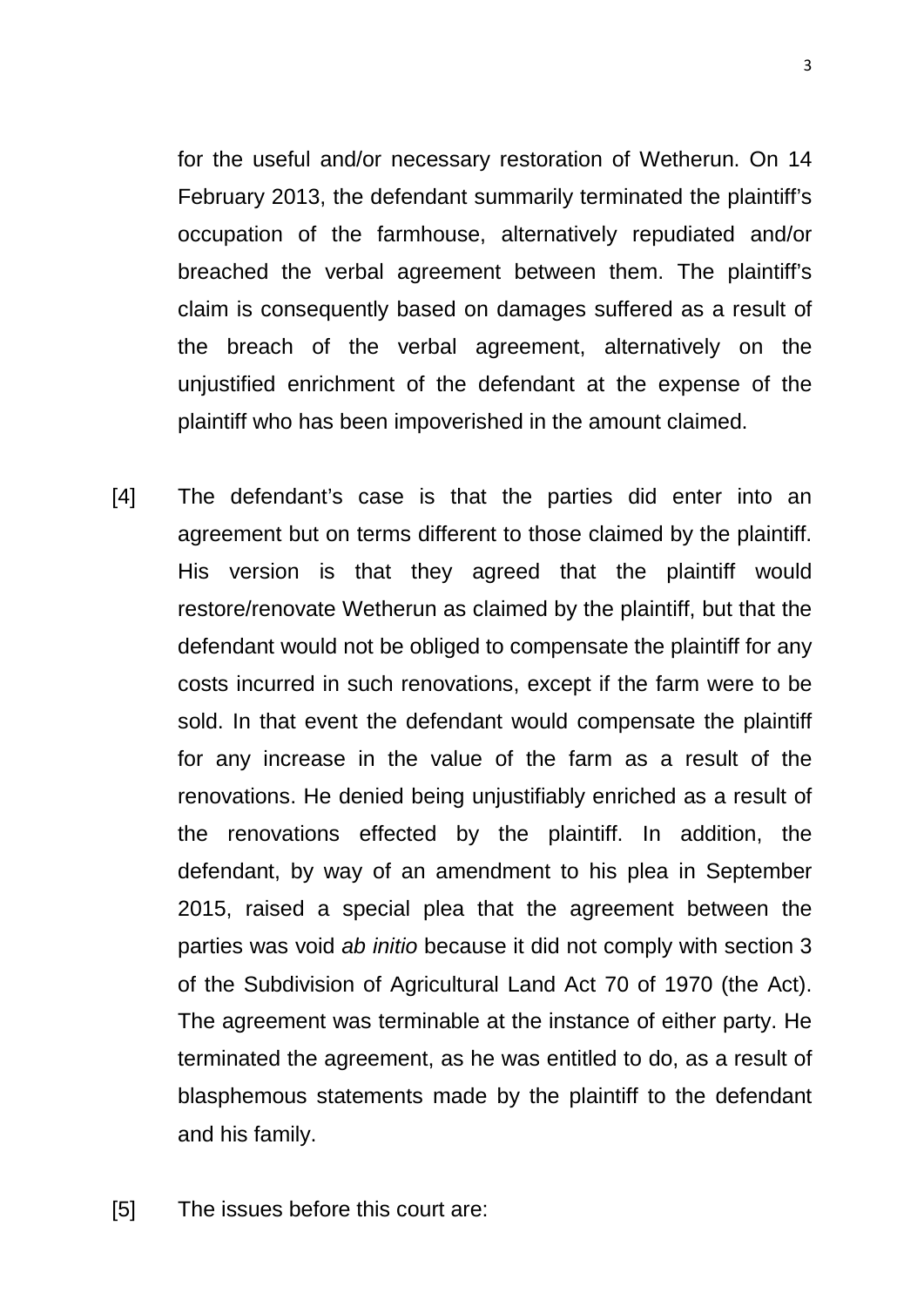- 5.1 Whether the agreement concluded by the plaintiff and defendant is unlawful and/or void for being in contravention of section 3 of the Act;
- 5.2 Whether it was express/tacit/implied condition of the agreement that the plaintiff would be compensated upon termination of the contract by either party, or whether the parties agreed that compensation would be paid to the plaintiff only upon sale of the farm Pandam, if there was an increase in the value of the farm as a result of the renovations.
- 5.3 Whether the defendant was entitled to cancel the agreement because the plaintiff made certain blasphemous statements;
- 5.4 Whether the defendant repudiated the agreement without just cause and is in breach thereof; and
- 5.5 Whether the defendant was unjustifiably enriched as a result of the renovations to Wetherun.

## **APPLICABILITY of ACT 70 of 1970**

[6] The preamble to the Act states that the purpose of the Act is "To control the subdivision and, in connection therewith, the use of agricultural land" Section 3(d) of the Act stipulates that subject to the provisions of section 2 "no lease in respect of a portion of agricultural land of which the period is 10

years or longer, or is the natural life of the lessee or any other person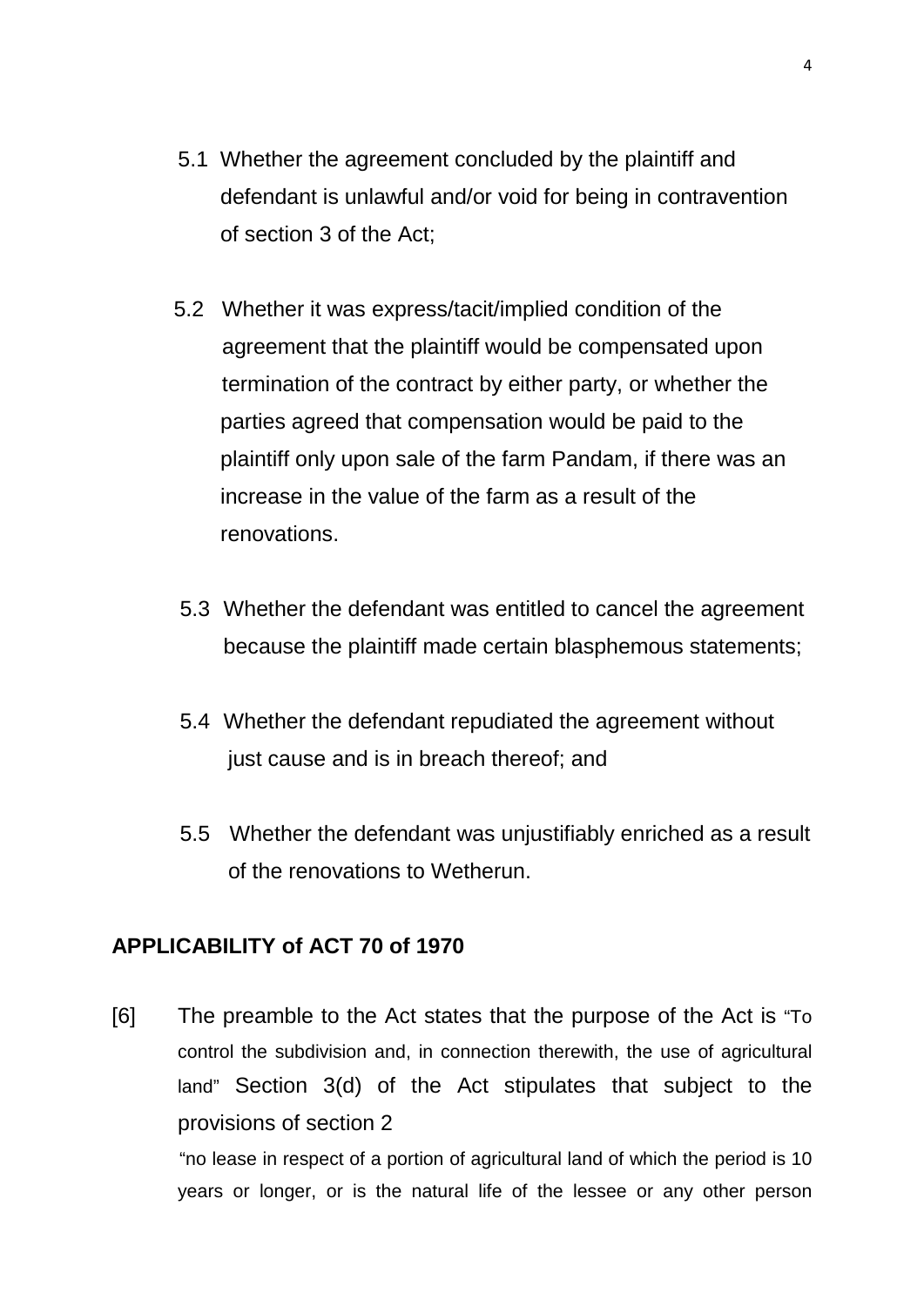mentioned in the lease, or which is renewable from time to time at the will of the lessee, either by continuation of the original lease or by entering into a new lease, indefinitely or for periods which together with the first period of the lease amount in all to not less than 10 years, shall be entered into…

unless the Minister has consented in writing"

- [7] One of the objects of the Act is to prevent subdivision of agricultural land which results in fragmentation of the land so as to render farming thereon uneconomical or unsustainable. In my view, the granting of the right of *habitatio* does not fall within the contemplation or purview of the Act. The portion of land on which Wetherun stood was not intended to be subdivided or to be used for the purpose of farming. The agreement concluded by the parties does not, in my view amount to a lease as contemplated by the Act, which does not define "lease". **The New Shorter Oxford English Dictionary** defines lease as "A contract between parties by which one conveys property, especially lands (later also rights, services, etc) to the other for a prescribed term, or at will, usually in consideration of a periodic payment".
- [8] This definition of "lease" read in the context of the purpose and objects of the Act puts the agreement between the plaintiff and defendant outside the scope of the Act. The evidence and the pleadings (prior to amendment of the plea) suggest that the application of the Act to the agreement between the parties was discussed when the plaintiff requested that consideration be given to subdividing, for his benefit, the land on which Wetherun stood. The defendant advised him that is not possible and that it was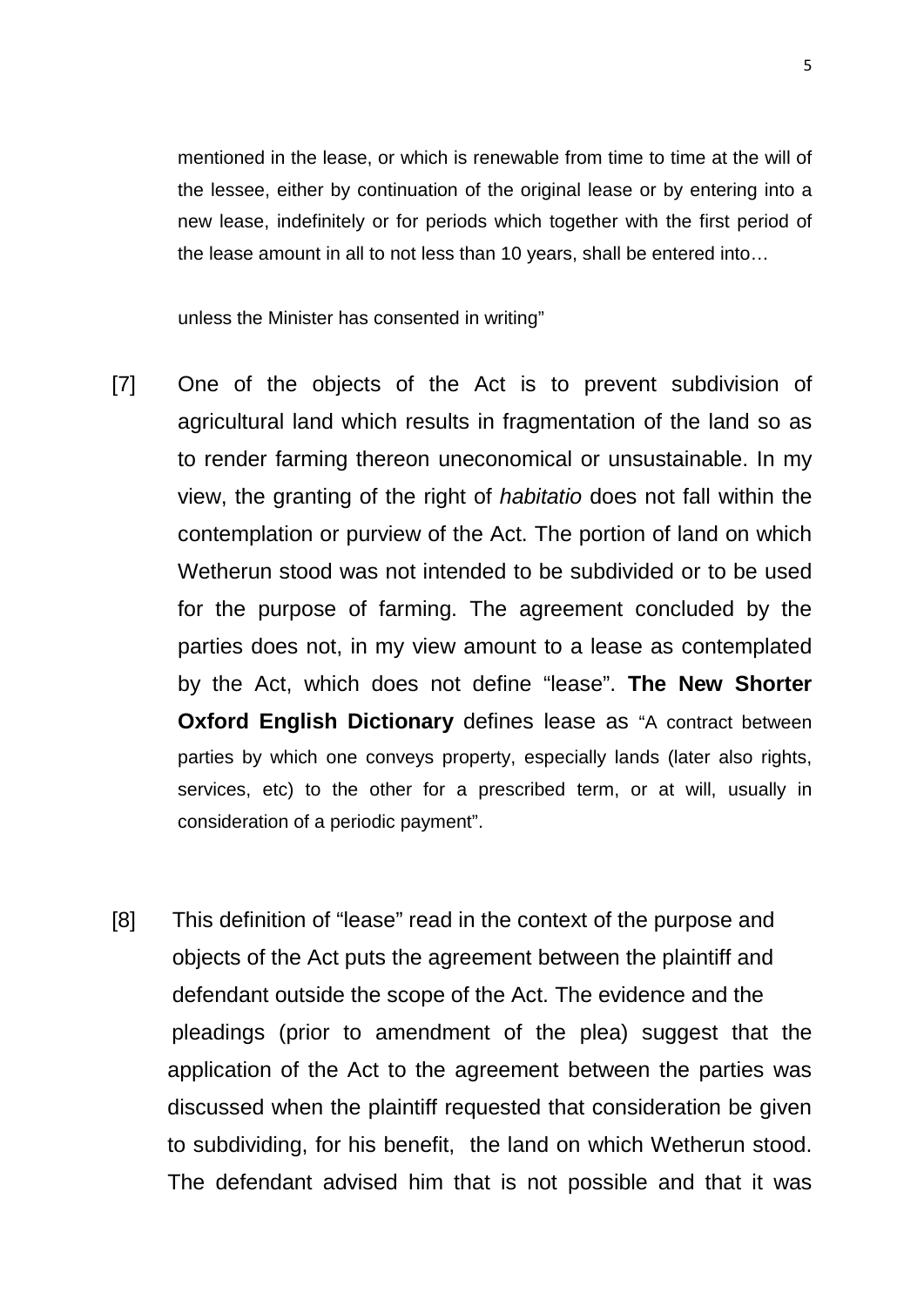probably illegal. This idea appears to have been abandoned and the subdivision of the land, therefore, was not an agreed term of the contract. The amendment to the plea, raising the special plea, was introduced a few months before the trial in this matter commenced, and fortifies my *prima facie* my view that the parties, and the defendant particular, did not consider that the Act applies to the agreement between them.

#### **UNJUST ENRICHMENT**

[9] The defendant's evidence is that the farm Wetherun belonged the Lindsay and Helgaard Slabbert Trust (the Trust), and forms part of a bigger unit (comprising six other farms). He testified that he rented the farm since 1992 and bought it in 2002. He farms on the six other farms forming part of that unit of farms. It is not clear if the farm the defendant purchased is called Wetherun or if only the farmhouse, which is the subject matter of this case, bears that name. The parties throughout referred to the defendant's farm, where he resides, as "Pandam". Under cross-examination the defendant agreed that the role of the Trust was never mentioned or discussed. He also said that the Trust, to whom "the deed is registered", was not involved in the agreement between him and the plaintiff. When asked why he referred to the farm and the property as his, his reply was "that's how we talk". It is therefore unclear who owns the farm on which Wetherun is situated, and what the defendant meant when he says he bought the farm after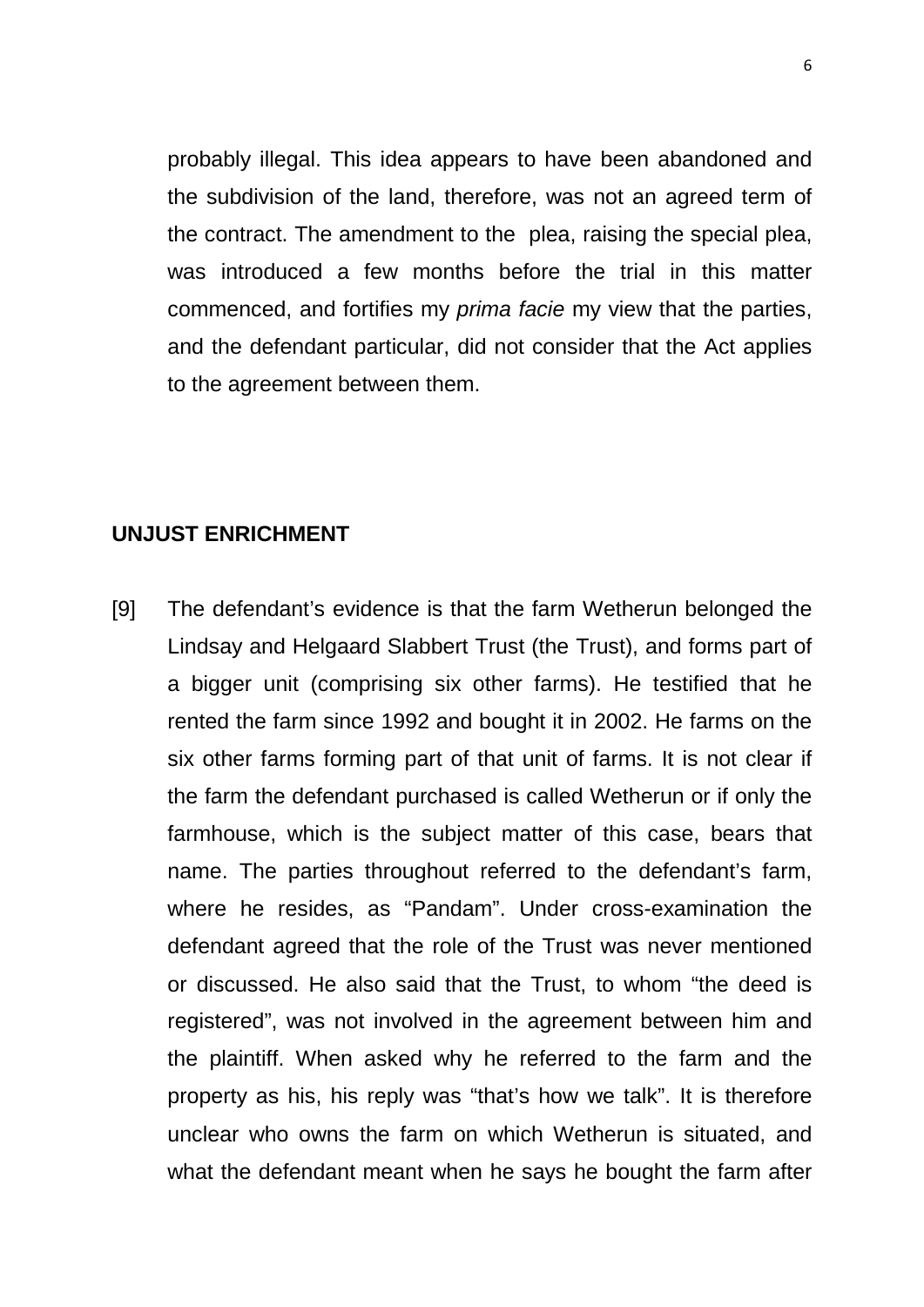leasing it for ten years. It would appear, from his evidence that "deed" refers to the title deed relevant to the property.

[10] The connection between the defendant and the Trust, legally or otherwise, was not placed on record. It seems that the Trust's ownership of the farm was mentioned to the plaintiff during the discussions regarding the transfer, to the defendant's heirs, of the rights and obligations he acquired in terms of the agreement between him and the plaintiff . In his plea, he simply denied being unjustifiably enriched at the plaintiff's expense, without elaborating. Plaintiff's counsel, Mr Grewar, in his Heads of Argument, acknowledges the Trust's ownership of the farm. If it is in fact so that the Trust owns the land, then it is the Trust which would be unjustifiably enriched by the improvements made by the plaintiff to the farmhouse Wetherun. The Trust is not a party to these proceedings. In my view, therefore, the plaintiff's claim based on unjust enrichment against the defendant cannot be sustained.

#### **BREACH OF CONTRACT**

[11] The parties started off on a very cordial note, as evidenced by an e-mail letter from the defendant to the plaintiff dated 3 March 2011. From this letter it is clear that there was on-going communication between them on a variety of topics, but more importantly on "the agreement concerning Wetherun". The defendant invited the plaintiff to continue exchanging thoughts in this regard, and indicated that he would discuss the matter with his lawyer so that by the time he saw the plaintiff again, he hoped to have a "working document" in place. The defendant also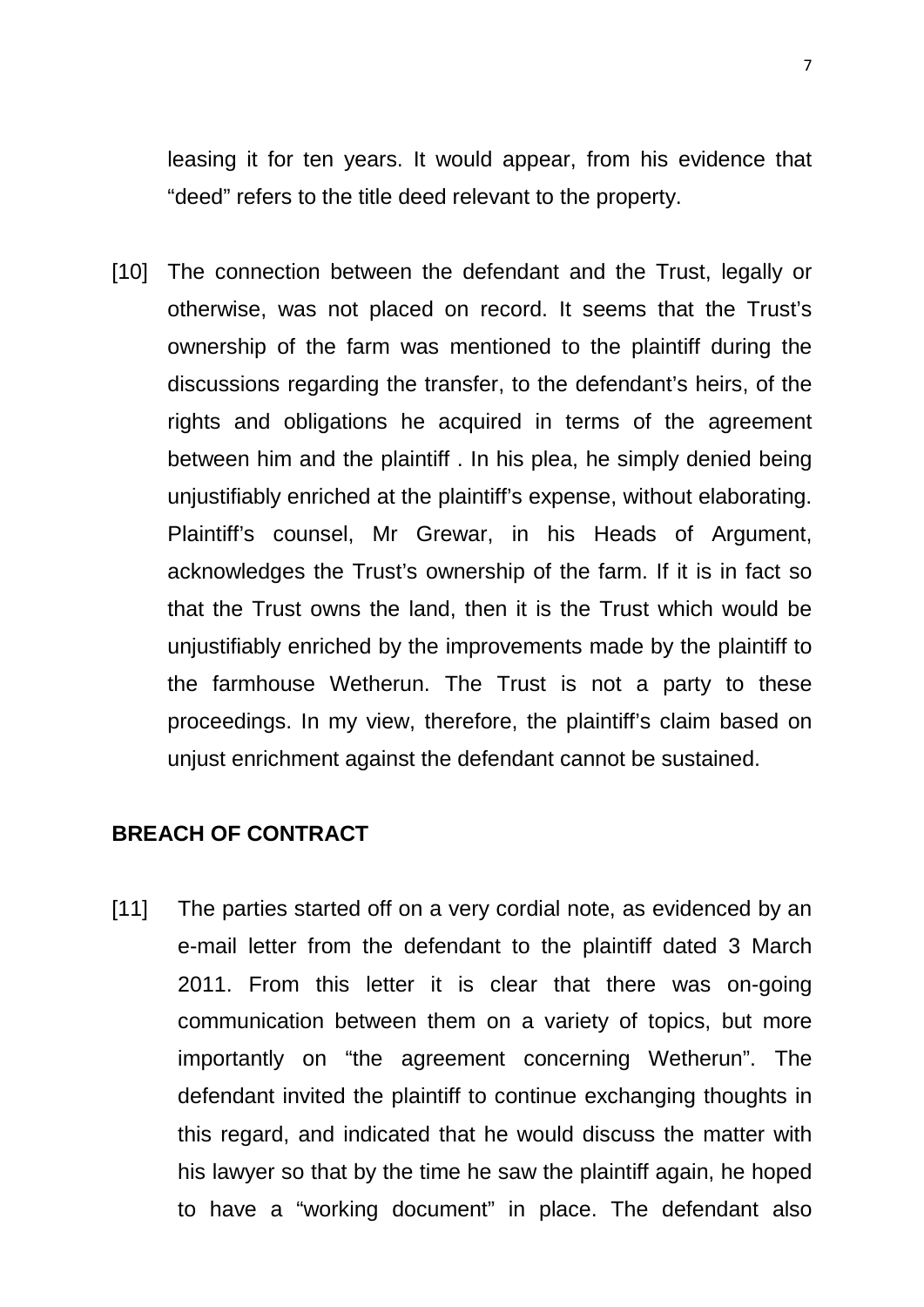indicated his excitement over "the whole project" and the plaintiff's input in regard thereto, offering to assist the plaintiff, "where possible, to create something beautiful". Both agree that they formed a friendship and the plaintiff stayed on the defendant's premises for several months while Wetherun was being renovated. For most of that time it appears that the relationship was a close and warm one.

- [12] The parties agree that an agreement was entered into between them, and the following terms are common cause:
	- 12.1 The plaintiff would, at his own cost, renovate the farmhouse Wetherun;
	- 12.2 In return, the defendant granted the plaintiff the right to occupy the farmhouse for an indefinite period, possibly even for the lifetime of the plaintiff;
	- 12.3 The agreement was terminable at the instance of either party.

The point of departure is the payment of compensation to the plaintiff. As indicated, the plaintiff alleges that should the contract be terminated, for whatever reason, he would be compensated for the cost of renovations upon termination of the contract. The defendant alleges that the parties agreed that the plaintiff would be paid no compensation unless the farm was sold. It is only in that event that the plaintiff would be compensated for any increase in value of the farm.

[13] A few months into the renovation project, the relationship between the parties became progressively strained. It seems that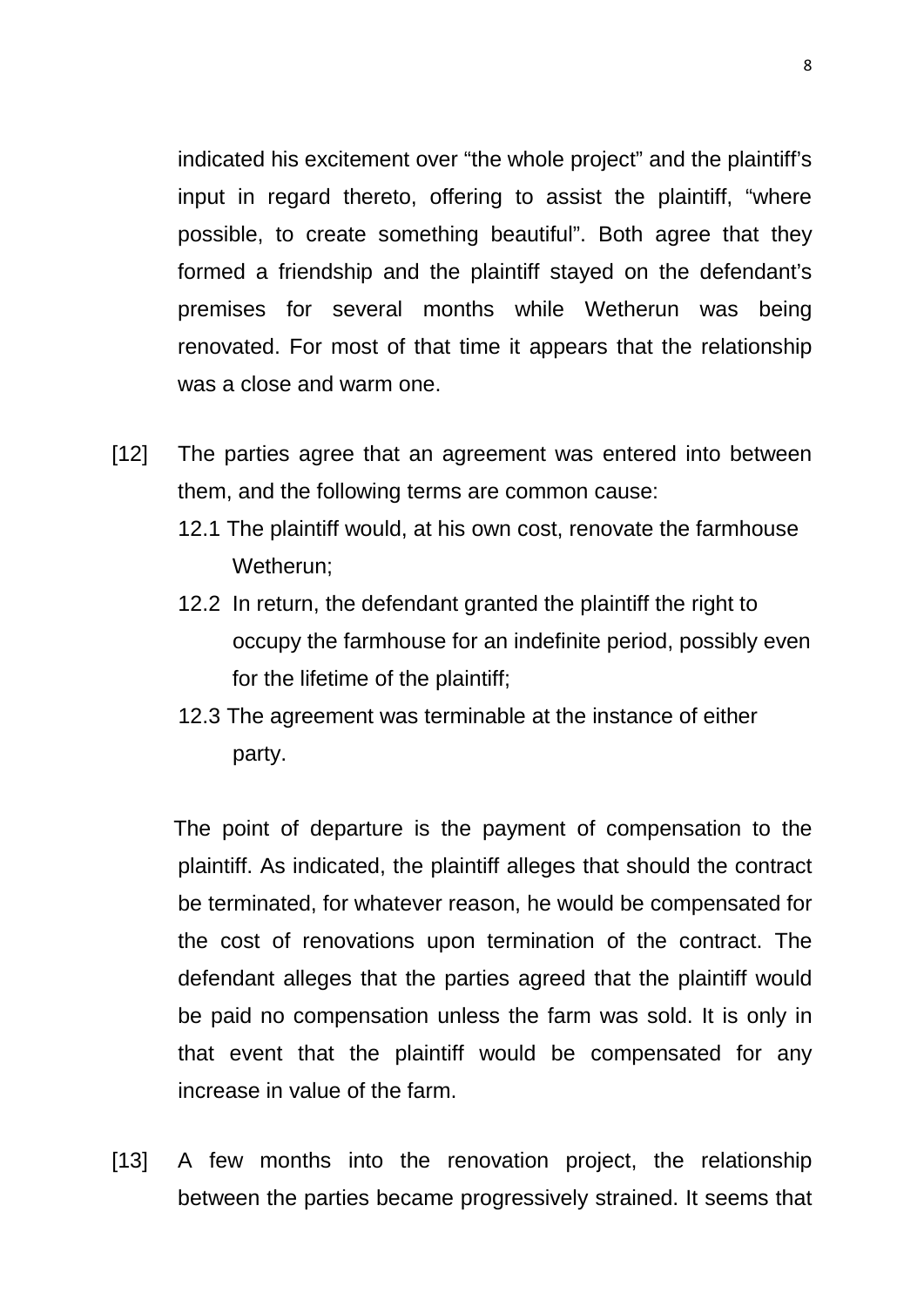the defendant's wife (according to the plaintiff), at some stage, was involved in stipulating the execution of some of the work, which the defendant denies but alleges that his wife was simply giving direction to the workmen to continue with work in the absence of the plaintiff. At one stage, the plaintiff left the defendant's property and rented premises in a neighbouring town, while commuting to the defendant's farm to continue with the renovations. The plaintiff was extensively cross-examined about keeping the room in which he stayed at the defendant's premises, in an untidy state. It seems that this caused much irritation to the defendant and his wife. The defendant admitted to this when he was cross-examined. The length of the plaintiff's stay at the defendant's home appears to have been another source of irritation to the defendant, which contributed to the gradual cooling off of the relationship between them. It seems that the proverbial straw that broke the camel's back was the incident on 14 February 2013 when the plaintiff made the alleged blasphemous utterance/s to the defendant's son.

[14] The defendant appears to have been enraged by the remarks of the plaintiff, who concedes that he made utterances which upset the defendant, and he apologised to the defendant for such remarks. The defendant clearly did not accept the apology and ordered the plaintiff to (permanently) leave the farm. The plaintiff regarded this as a repudiation of the contract between him and the defendant, accepted it as such and left the farm, effectively halting the renovation project. The defendant pleads that he terminated the contract between the parties as a result of the blasphemous utterance by the plaintiff, as he was entitled to do.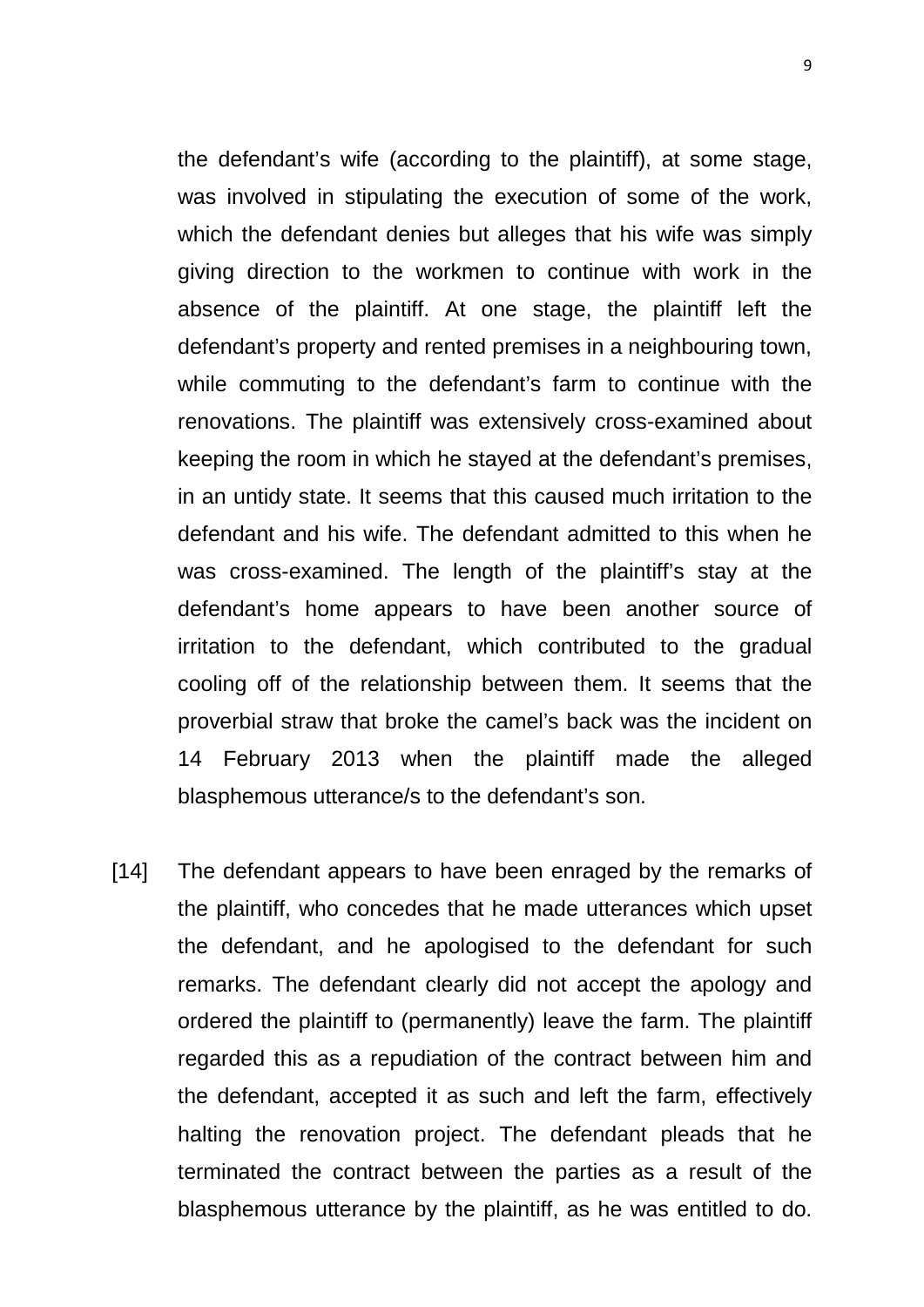Remarkably, the content of this utterance was not put before this court; the defendant stoically refused to do so, and the plaintiff merely indicated that he was accused of taking the name of the Lord in vain.

[15] It was not agreed between the parties that the making of blasphemous statements would be a ground for termination of the contract, nor can it be said to be an implied or tacit term of the contract. This much was confirmed by the defendant in his testimony when he said that his religious beliefs did not play a part in the conclusion of the contract nor was it agreed that he could cancel the contract if the plaintiff made blasphemous statements. The defendant alleged that the contract between him and the plaintiff was a "friendship agreement" and asserted that the plaintiff was well aware of his strong Christian beliefs and ought to have known that the defendant could cancel the contract if he made such utterances. In my view, this assertion is misguided and not rational. Even if the plaintiff was previously admonished for making blasphemous statements (according to the defendant's evidence, and which was denied by the plaintiff), it is not reasonable or rational, in the absence of any agreement to this effect, to import such utterances into the contract and rely on those utterances to cancel the contract, however devout a Christian the defendant is and however aggrieved he may have been by such remarks. It is clear from the evidence of both parties that an amicable relationship between them was necessary for the continuance of the contract. The plaintiff agreed that in view of the strained relations it was better to terminate the contract, but not in the manner and for the reasons advanced by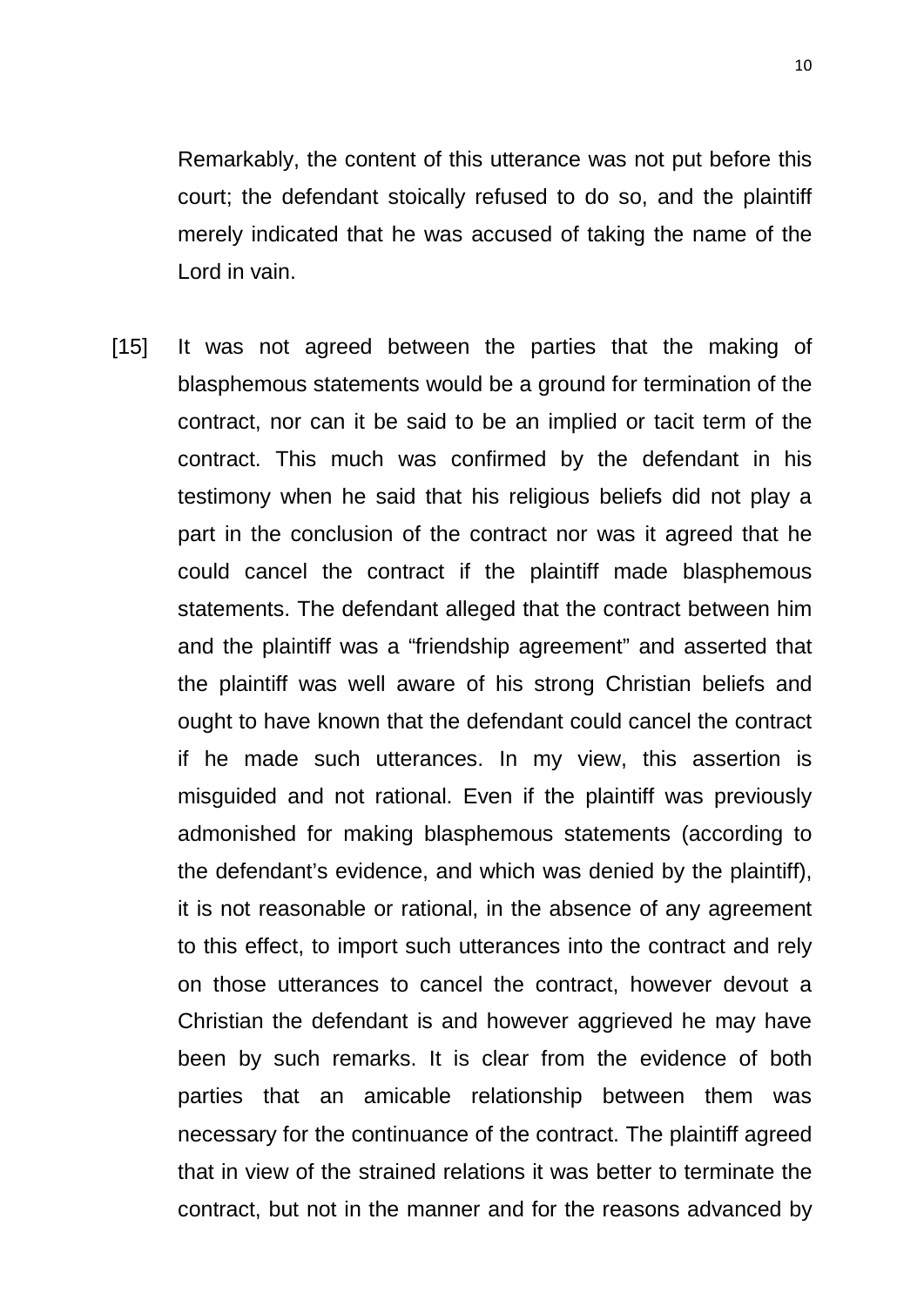the defendant. I agree and I will deal further with this later on. The impression that is gained from the reasons put forward by the defendant for the souring of relations between the parties, is that some of the incidents were contrived to caste the plaintiff in a bad light or that there was an over-reaction to certain incidents on the part of the defendant, for example, the untidy room incident.

- [16] Mr Louw, in his Heads of Argument correctly asserted that in deciding whether the plaintiff has proved the disputed term of the contract, namely that the defendant is to compensate him for restoration costs if the agreement is cancelled, the court must assess whether the plaintiff's or defendant's version is to be preferred in this regard. In order to make such a finding, the court must assess the credibility and reliability of the parties as witnesses, and weigh their respective versions against the probabilities, taking into account the evidence, as a whole.
- [17] In evaluating evidence and dealing with the calibre of witnesses, it is instructive to refer to the dictum in **Stellenbosch Farmers' Winery Group Ltd and Another v Martell et Cie and Others 2003(1)SA 11 (SCA) at pages 14-15 paragraph 5,** where the court said the following:

"…the court's finding on the credibility of a particular witness will depend on its impression about the veracity of the witness. That in turn will depend on a variety of subsidiary factors, not necessarily in order of importance, such as (i) the witness' candour and demeanour in the witness-box, (ii) his bias, latent and blatant, (iii) internal contradictions in his evidence, (iv) external contradictions with what was pleaded or put on his behalf, or with established fact or with his own extracurial statements or actions, (v) the probability or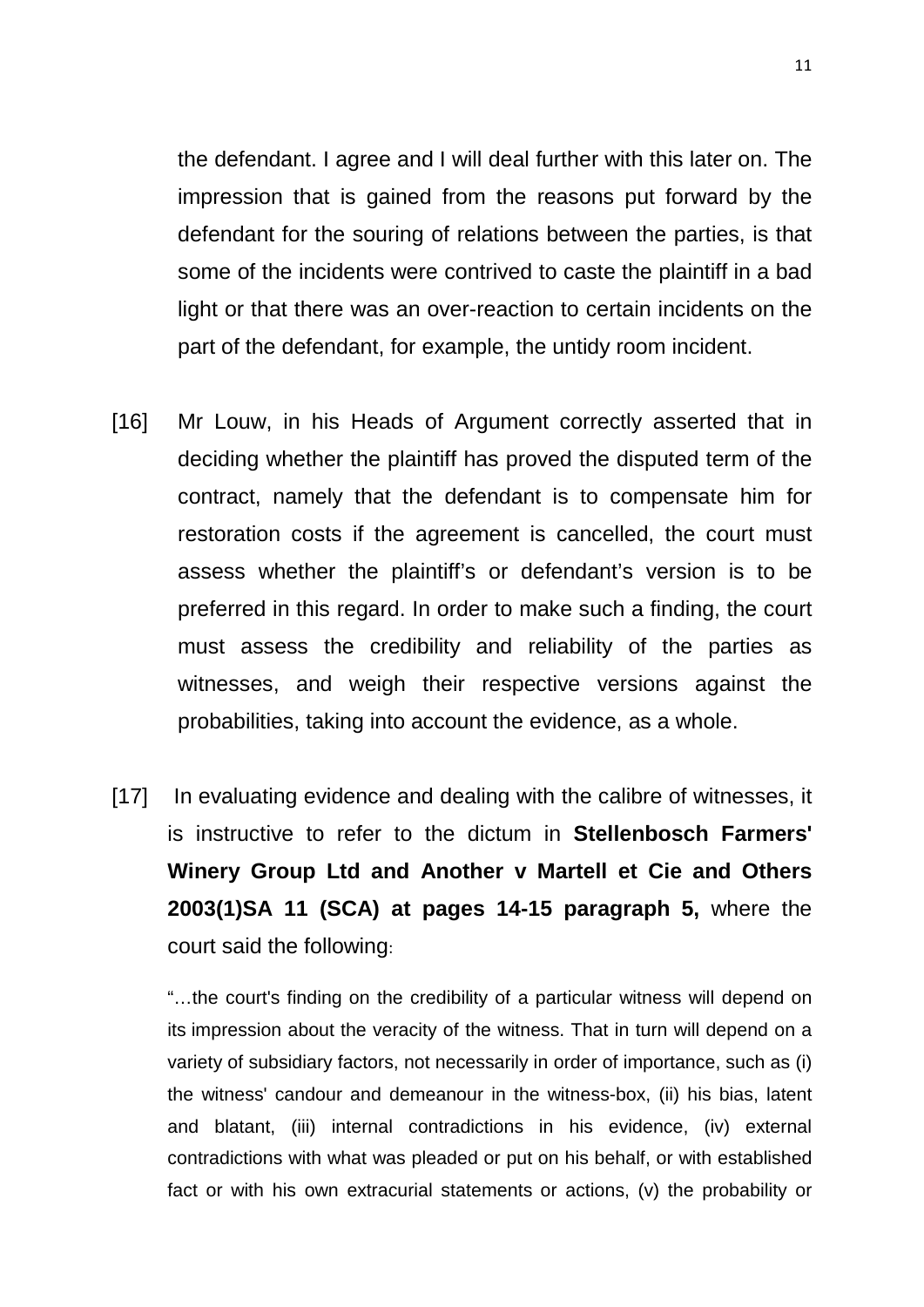improbability of particular aspects of his version, (vi) the calibre and cogency of his performance compared to that of other witnesses testifying about the same incident or events. "... a witness' reliability will depend, apart from the factors mentioned… above, on (i) the opportunities he had to experience or observe the event in question and (ii) the quality, integrity and independence of his recall thereof. "… this necessitates an analysis and evaluation of the probability or improbability of each party's version on each of the disputed issues. In the light of its assessment… the court will then, as a final step, determine whether the party burdened with the onus of proof has succeeded in discharging it."

[18] The plaintiff came across as an educated, articulate and meticulous person. His account of the manner in which events unfolded was confirmed very largely by the defendant. He produced his notes and records relating to the renovations, together with photographs of the farmhouse during different stages of the renovation process, from which it was evident that a large amount of work was undertaken by him. The plaintiff testified that he had previously undertaken renovations of this nature in England and Canada and knew what he was doing. His answers to questions were direct and he had a good recall in respect of dates and the sequence of events. The line of cross-examination of the plaintiff went largely towards the progress of the renovations and incidents which allegedly eroded the relationship between the parties. The plaintiff was steadfast in his recollection of dates and the sequence of events. In spite of the lengthy cross-examination regarding certain incidents that apparently caused irritation to the defendant, it was not suggested that these incidents or. the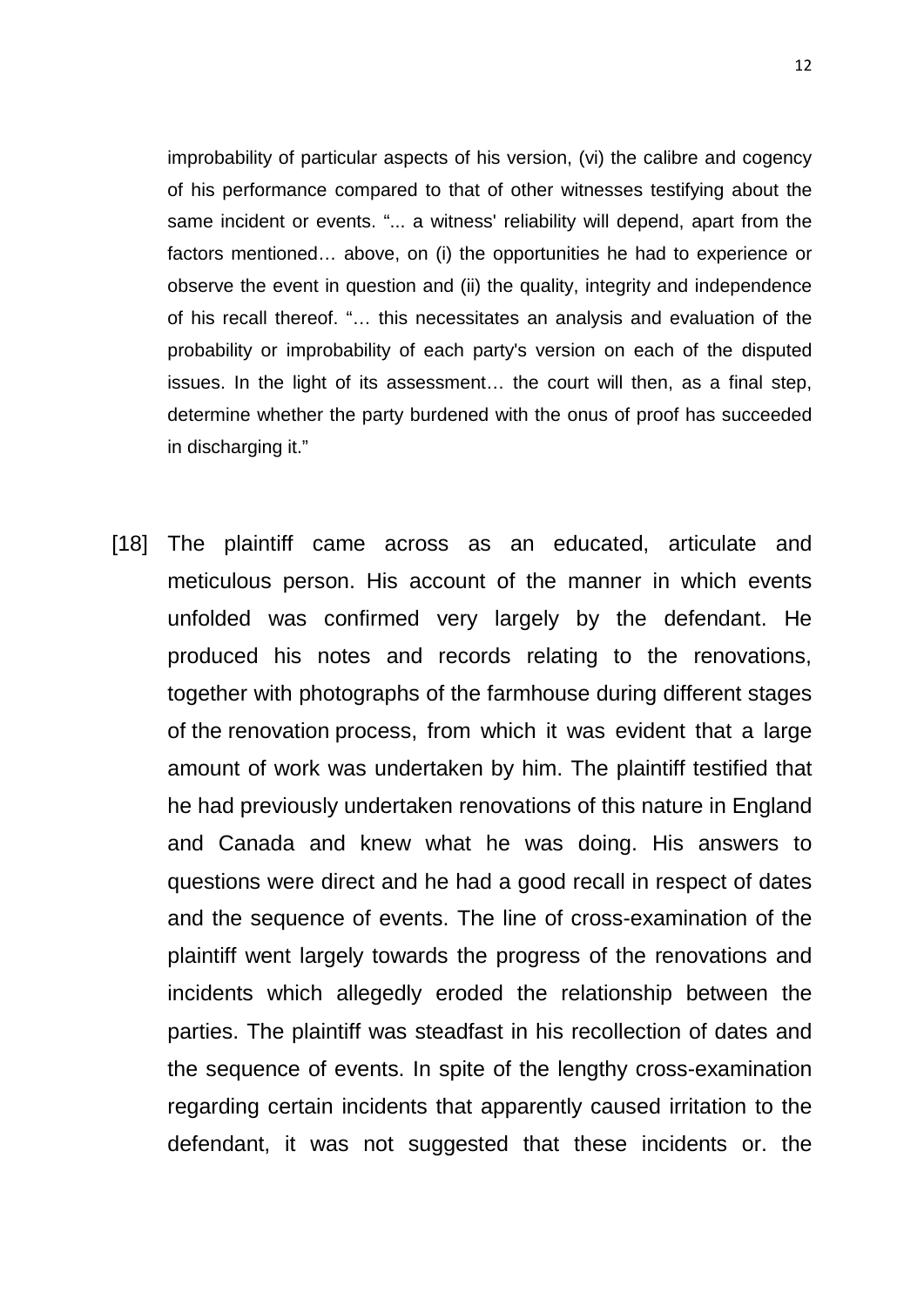breakdown in the relationship was a ground for termination of the contract

- [19] The defendant was evasive in respect of a number of issues, and did not have the clarity of recall regarding the dates, sequence of events and even the content of some discussions that the plaintiff did. His answers in response to questions regarding his right to cancel the contract indicate a somewhat authoritarian attitude, for example, he said it was his farm, he was responsible for the farm and the people who live there and that he made the rules (relating to how people should behave). His answers in respect of the alleged blasphemous statements by the plaintiff support the plaintiff's contention that the defendant's conduct on the day he was confronted about these statements was emotional and indicated a loss of self-control, fortifying my view that the conduct of the defendant in terminating the contract was irrational. If this was a "gentleman's" agreement or a "friendship" agreement, as alleged, it would have been expected of the defendant to draw to the attention of the plaintiff that continuance of the contract, in the light of the strained relations between them, was no longer possible and to discuss the termination of the contract, as agreed to between them.
- [20] With regard to the probabilities in respect of the issue of compensation, the plaintiff explained that because a lifelong right of occupation was agreed upon, the cost of the renovations would be discounted progressively against a nominal amount in respect of occupation of the farmhouse. The nett result would be that over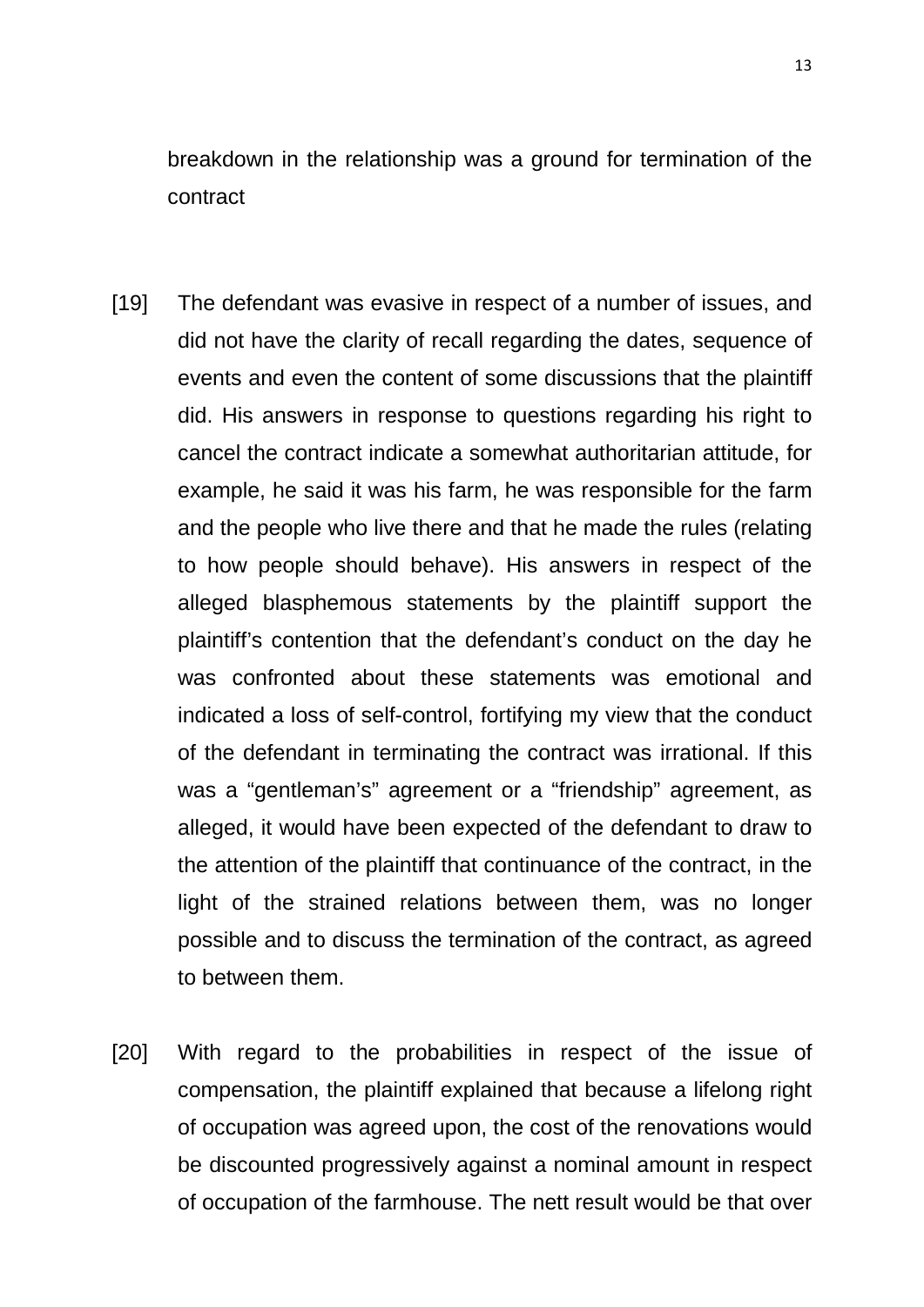time there would be no amount owing to the plaintiff in respect of the cost of renovations. This would be the case only if he took occupation of the farmhouse and remained in occupation over an extended period. If the agreement were terminated by either party, then he would be compensated for the cost of the renovations due at that time. He did not take occupation or even complete the renovations, due to the termination of the contract by the defendant. Hence, the amount he expended on renovations up to the date of termination was due to him. The terms of the agreement that he consented to were clearly with the intention of investing in accommodation for himself whenever he was in South Africa. His response to the defendant's version that he would not be paid any compensation if the contract were terminated was that no person in his right mind would agree to such a term. I agree. It makes no economic sense and is illogical, given that he would have no prospect of recovering his money unless the farm was sold.

[21] The defendant's version is, in essence, that the plaintiff would have to expend a large amount of money and then wait for an event, that may never happen, to be compensated. That someone of the plaintiff's experience and intelligence would agree to such a term or condition is, in my view, improbable and is an indication of the fact that the defendant was not acting in good faith. Another indicator of the defendant's lack of good faith in this matter is his denial that the renovations would have cost as much as the plaintiff is claiming. His view is that such renovations should have cost about Fifty Thousand Rand (R50 000.00). The defendant is a successful farmer who, by his own admission, runs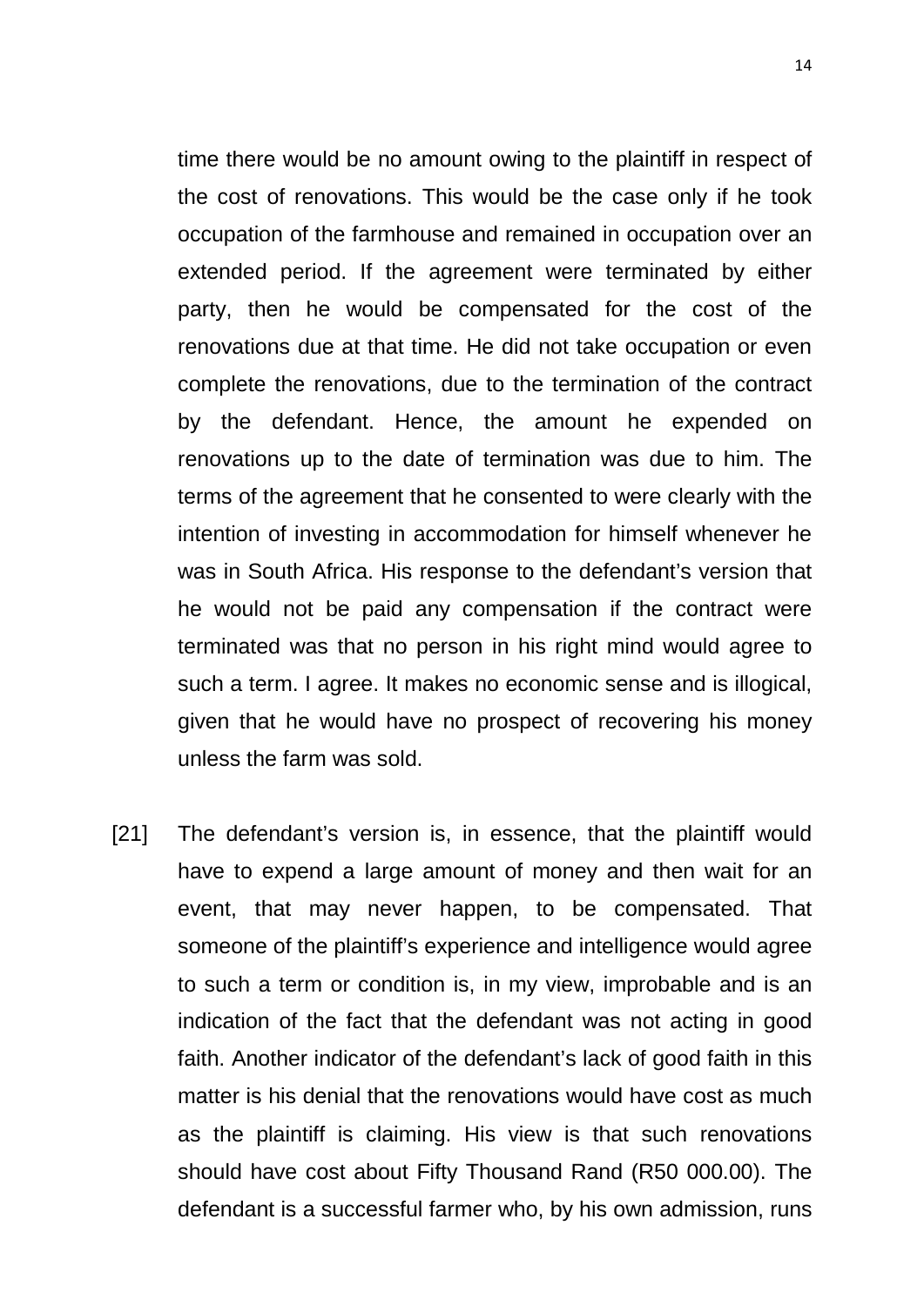a large farming operation and has been doing so for twenty seven years. He also testified that he is good with finances and "balances the budget". It takes a high degree of skill and financial acumen to run such a large operation. It is also his evidence that he effected repairs and renovations to the buildings on his farm, using Mr Motaung (the contractor hired by the plaintiff) to do so. It is unlikely that he would have no knowledge of the cost of such renovations. Given the extent of the renovations done by the plaintiff, which are not in dispute by the defendant, it is remarkable that the defendant asserts that such extensive work can be done for a quarter of the amount claimed by the plaintiff. It is difficult to resist the inference that the defendant is fabricating a version in order to escape compensating the plaintiff for what he is entitled to.

[22] I am, therefore, of the view that in respect of the term of the contract relating to compensation, the probabilities favour the plaintiff's version, and that the agreement between the parties was that the plaintiff would be compensated for the cost of renovations upon termination of the contract. It is improbable, taking the evidence as a whole, that the plaintiff would have agreed to compensation as alleged by the defendant. I also find that the defendant was not entitled to cancel the contract on the basis of an alleged blasphemous utterance by the plaintiff and that such termination was unlawful.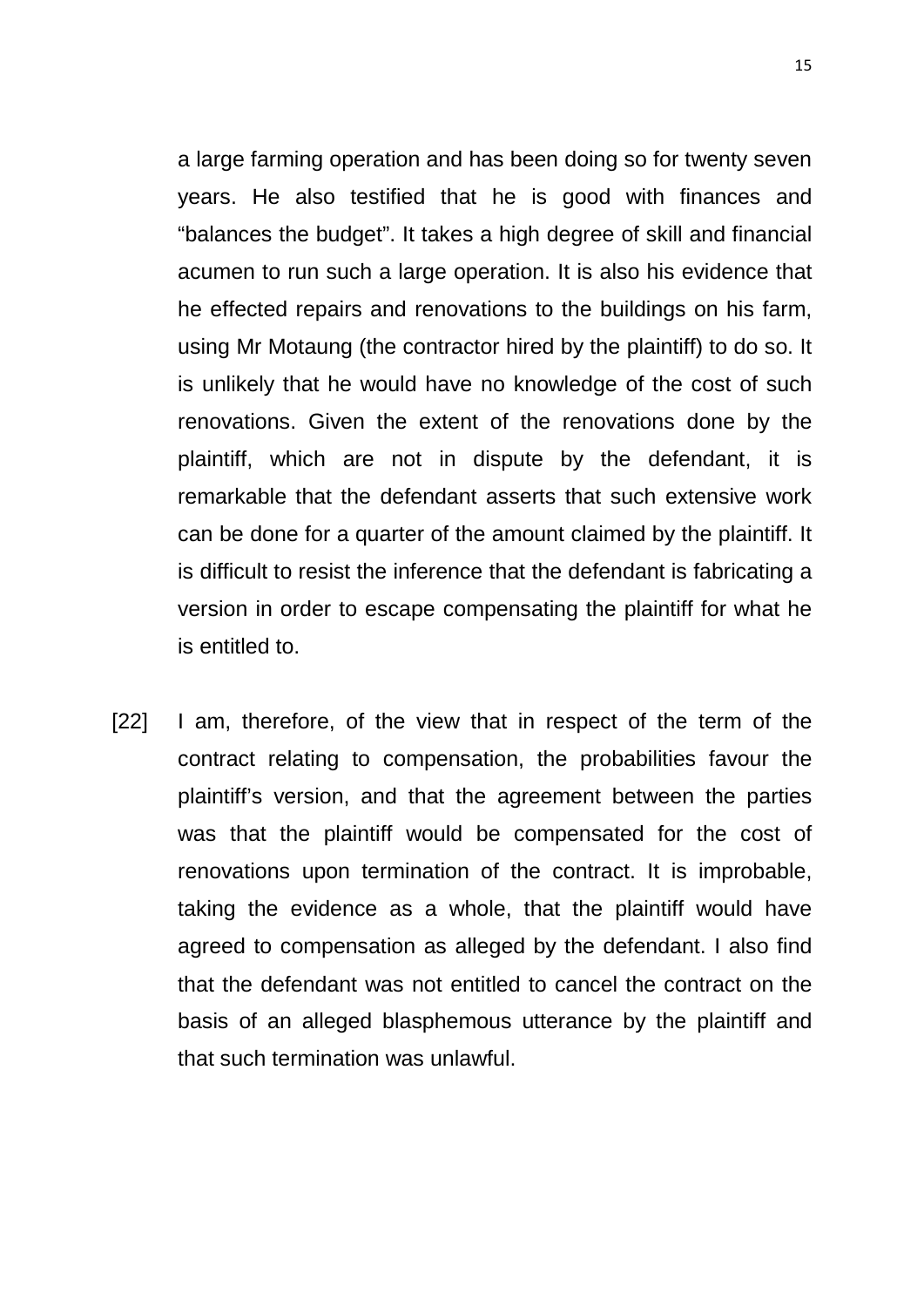### **ORDER**

- [23] In the circumstances, I make the following order:
	- 23.1 Judgment on the merits is granted in favour of the plaintiff.
	- 23.2 The defendant is ordered to pay to the plaintiff such damages in respect of the renovations to the farmhouse Wetherun, as the plaintiff is able to prove.
	- 23.3 The defendant is ordered to pay the plaintiff's costs on a party and party scale.

**S. NAIDOO, J**

\_\_\_\_\_\_\_\_\_\_\_\_\_